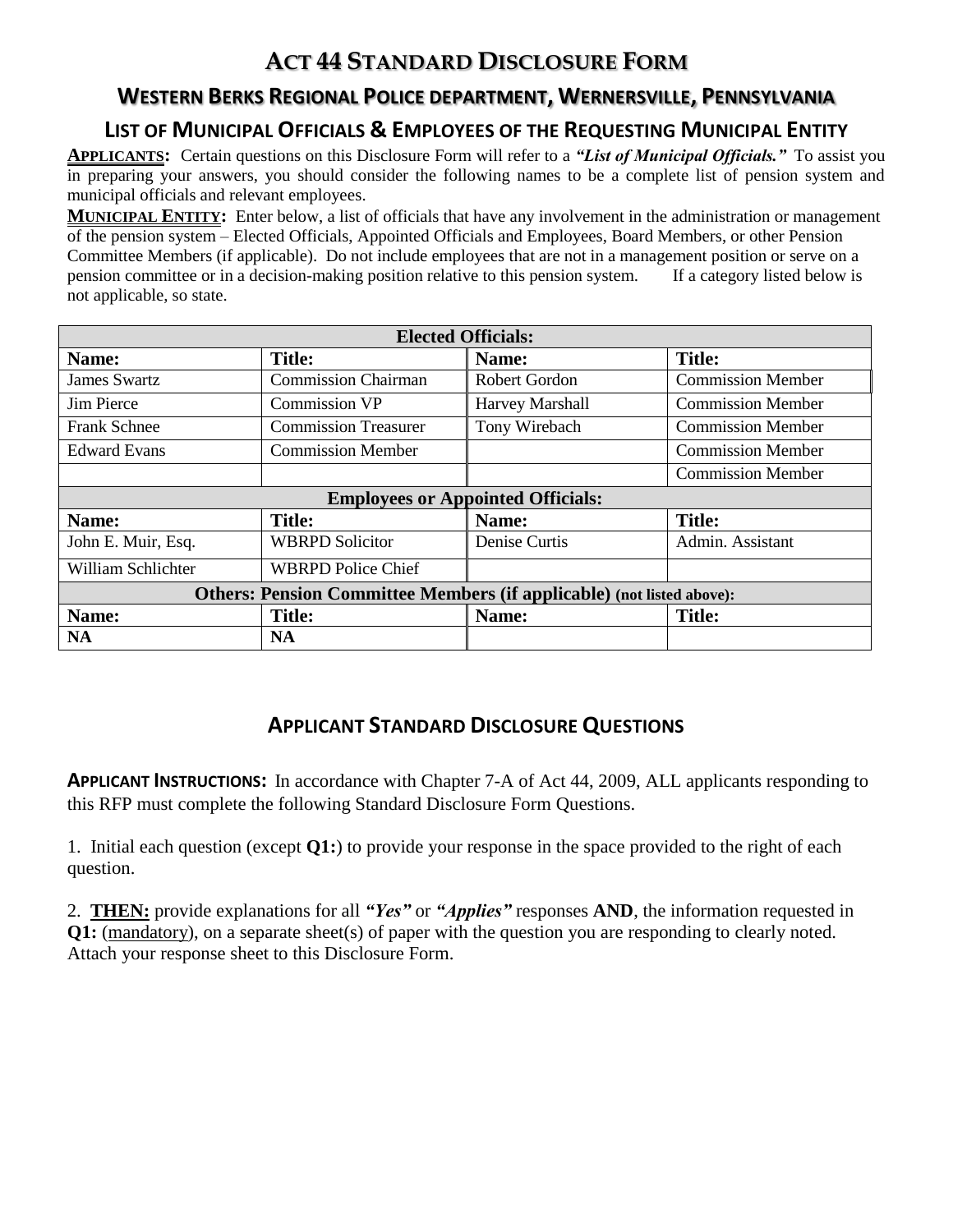#### DISCLOSURE QUESTIONS **RESPONSES**

| <b>DISCLUSURE QUESTIONS</b>                                                                                                                                                                                                                                                                                                                                                                                                                                                                                                                                                                                                                                                                                                                                                                                                       |                                                                                                                                                                                                                                                                                                                                                                                                                                                                                                  |                                                             | RESPUNSES                                                  |  |
|-----------------------------------------------------------------------------------------------------------------------------------------------------------------------------------------------------------------------------------------------------------------------------------------------------------------------------------------------------------------------------------------------------------------------------------------------------------------------------------------------------------------------------------------------------------------------------------------------------------------------------------------------------------------------------------------------------------------------------------------------------------------------------------------------------------------------------------|--------------------------------------------------------------------------------------------------------------------------------------------------------------------------------------------------------------------------------------------------------------------------------------------------------------------------------------------------------------------------------------------------------------------------------------------------------------------------------------------------|-------------------------------------------------------------|------------------------------------------------------------|--|
| Questions                                                                                                                                                                                                                                                                                                                                                                                                                                                                                                                                                                                                                                                                                                                                                                                                                         | If your answer is "Yes" or "Applies"<br>Please provide this information as instructed<br>above                                                                                                                                                                                                                                                                                                                                                                                                   | <b>Initial</b><br><b>Here for:</b><br>"Yes" or<br>"Applies" | <b>Initial Here</b><br>for: "No" or<br>"Does not<br>Apply" |  |
| <b>Q1.</b> Please provide the names and titles of all<br>individuals who will be providing professional<br>services to the Requesting Municipal entity's<br>pension plan(s) identified. Also include the names<br>and titles of any advisors and subcontractors of the<br>Contractor, identifying them as such. After each<br>name provide a brief description of the<br>responsibilities of that person regarding the<br>professional services being provided.                                                                                                                                                                                                                                                                                                                                                                   | **ALL Applicants: Provide all<br>information as stated in the question on a<br>separate page and attach it to this<br>disclosure. Initials in the boxes to the<br>right are not necessary.                                                                                                                                                                                                                                                                                                       | <b>NA</b>                                                   | <b>NA</b>                                                  |  |
| $Q2.$ Please list the name and title of any <i>Affiliated</i><br><i>Entity</i> and their <i>Executive-level Employee(s)</i> that<br>require disclosure; after each name, include a brief<br>description of their duties. (See: Definitions)                                                                                                                                                                                                                                                                                                                                                                                                                                                                                                                                                                                       | Provide all information as stated in the<br>question.                                                                                                                                                                                                                                                                                                                                                                                                                                            |                                                             |                                                            |  |
| <b>Q3.</b> Are any of the individuals named in Question<br>#1 or #2 above, a current or former official or<br>employee of the Requesting Municipal entity?                                                                                                                                                                                                                                                                                                                                                                                                                                                                                                                                                                                                                                                                        | IF "YES", provide the name and of the person<br>employed, their position with the municipality,<br>and dates of employment.                                                                                                                                                                                                                                                                                                                                                                      |                                                             |                                                            |  |
| <b>Q4.</b> Are any of the individuals named in Question<br>#1 or #2 above, a current or former registered<br>Federal or State lobbyist?                                                                                                                                                                                                                                                                                                                                                                                                                                                                                                                                                                                                                                                                                           | IF "YES", provide the name of the individual,<br>specify whether they are a state or federal<br>lobbyist, and the date of their most recent<br>registration/renewal.                                                                                                                                                                                                                                                                                                                             |                                                             |                                                            |  |
| $Q5.$ Disclose the terms of employment /<br>compensation of any third-party intermediary,<br>agent, or lobbyist that is to directly or indirectly<br>communicate with an official or employee of the<br>Municipal Pension System of the Requesting<br>Municipal entity (OR), any municipal official or<br>employee of the Requesting Municipal entity in<br>connection with any transaction or investment<br>involving the Applicant (or an Affiliated Entity)<br>and the Municipal Pension System of the<br><b>Requesting Municipality?</b><br>This question does not apply to an officer or<br>employee of the <i>Applicant</i> who is acting within the<br>scope of the firm's standard professional duties on<br>behalf of the firm, pursuant to the professional<br>services contract with municipality's pension<br>system. | IF "YES", identify:<br>(the third party intermediary, agent, or<br>(1)<br>lobbyist) whom will be paid the<br>compensation or employed by the<br>Applicant or Affiliated Entity,<br>their specific duties to directly or<br>(2)<br>indirectly communicate with an official<br>or employee of the Municipal Pension<br>System of the Requesting Municipality<br>(OR), any municipal official or employee<br>of the Requesting Municipality, and<br>(3)<br>The official they will communicate with. |                                                             |                                                            |  |
| Q6. Since December 17, 2009, has the Applicant,<br>or any agent, officer, director or employee of the<br>Applicant solicited a contribution to any municipal<br>officer or candidate for municipal office in the<br>Requesting Municipal entity, or to the political<br>party or political action committee of that official<br>or candidate?                                                                                                                                                                                                                                                                                                                                                                                                                                                                                     | IF "YES", identify the agent, officer, director<br>or employee who made the solicitation and the<br>municipal officials, candidates, political party<br>or political committee who were solicited (to<br>whom the solicitation was made).                                                                                                                                                                                                                                                        |                                                             |                                                            |  |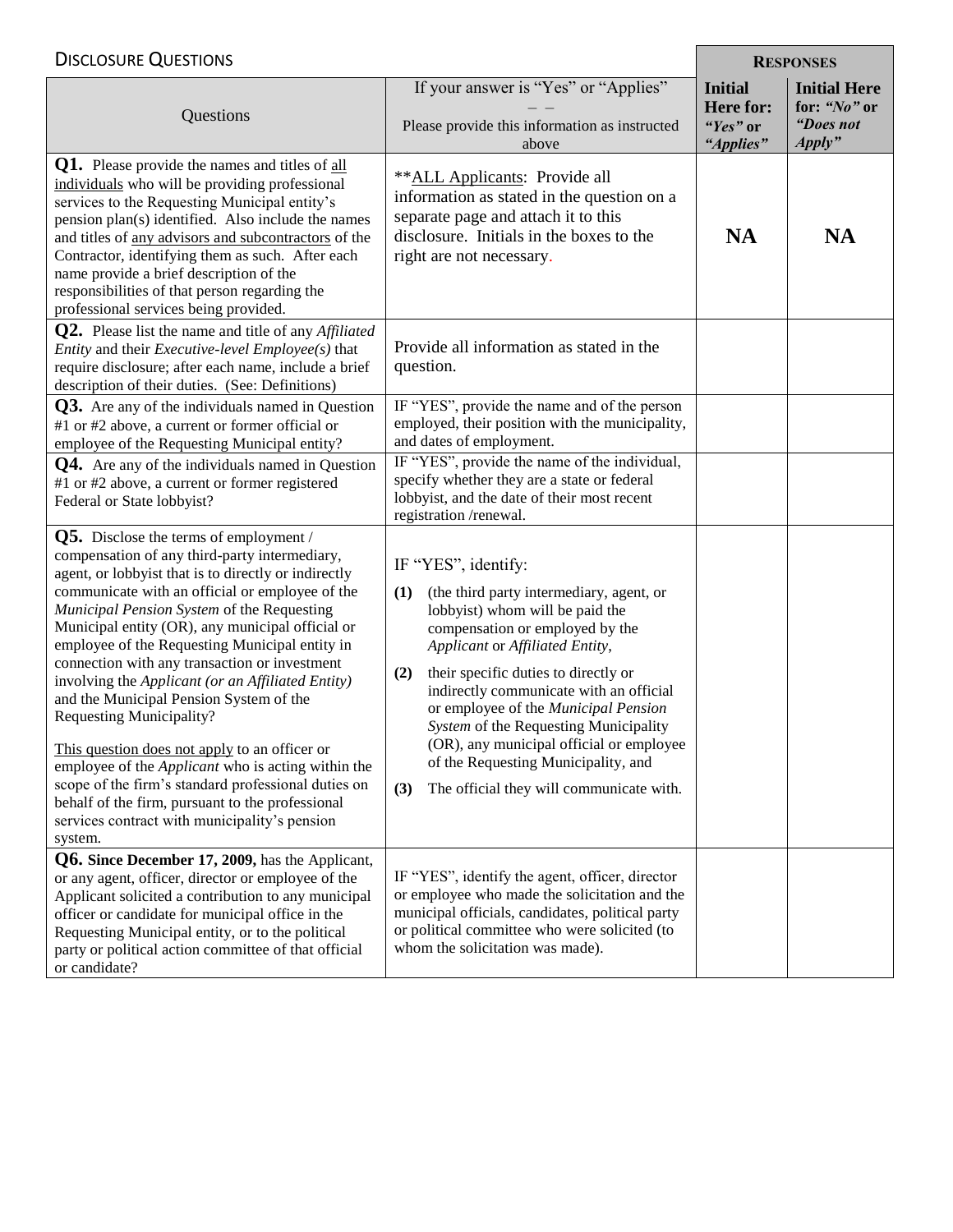## **D ISCLOSURE QUESTIONS** (CONTINUED)

| DISCLUSURE QUESTIUNS (CONTINUED)                                                                                                                                                                                                                                                                                                                                                                                                                                                                                                                                                                                                                                                                                                                                                                                                                                                                                                                       |  |                                                                                                                                                                                                                                                                                                                                                                               | <b>KESPONSES</b>                                     |                                                            |
|--------------------------------------------------------------------------------------------------------------------------------------------------------------------------------------------------------------------------------------------------------------------------------------------------------------------------------------------------------------------------------------------------------------------------------------------------------------------------------------------------------------------------------------------------------------------------------------------------------------------------------------------------------------------------------------------------------------------------------------------------------------------------------------------------------------------------------------------------------------------------------------------------------------------------------------------------------|--|-------------------------------------------------------------------------------------------------------------------------------------------------------------------------------------------------------------------------------------------------------------------------------------------------------------------------------------------------------------------------------|------------------------------------------------------|------------------------------------------------------------|
| <b>Questions</b>                                                                                                                                                                                                                                                                                                                                                                                                                                                                                                                                                                                                                                                                                                                                                                                                                                                                                                                                       |  | If your answer is "Yes" or "Applies"<br>Please provide this information as instructed<br>above                                                                                                                                                                                                                                                                                | <b>Initial</b><br>Here for:<br>"Yes" or<br>"Applies" | <b>Initial Here</b><br>for: "No" or<br>"Does not<br>Apply" |
| <b>Q7.</b> In the past 2 years: Has the <i>Applicant</i> or<br>an <b>Affiliated Entity</b> made any contributions to a<br>municipal official or any candidate for municipal<br>office in the Requesting Municipal entity?                                                                                                                                                                                                                                                                                                                                                                                                                                                                                                                                                                                                                                                                                                                              |  | IF "YES", provide the name and address of the<br>person(s) making the contribution, the<br>contributor's relationship to the Applicant, the<br>name and office or position of the person<br>receiving the contribution, the date of the<br>contribution, and the amount of the contribution.                                                                                  |                                                      |                                                            |
| <b>Q8.</b> Does the <i>Applicant</i> or an <i>Affiliated Entity</i><br>have any direct financial, commercial or business<br>relationship with any official identified on the List<br>of Municipal Officials, of the Requesting<br><b>Municipal entity?</b>                                                                                                                                                                                                                                                                                                                                                                                                                                                                                                                                                                                                                                                                                             |  | IF "YES", identify the individual with whom<br>the relationship exists and give a detailed<br>description of that relationship.                                                                                                                                                                                                                                               |                                                      |                                                            |
| Q9.<br>Since December 17, 2009:<br>Has the<br>Applicant or an Affiliated Entity given any gifts<br>having more than a nominal value to any official,<br>employee or fiduciary – specifically, those on the<br>List of Municipal Officials of the Requesting<br>conferred.<br><b>Municipal entity?</b>                                                                                                                                                                                                                                                                                                                                                                                                                                                                                                                                                                                                                                                  |  | IF "YES", Provide the name of the person<br>conferring the gift, the person receiving the gift,<br>the office or position of the person receiving the<br>gift, specify what the gift was, and the date                                                                                                                                                                        |                                                      |                                                            |
| <b>Q10.</b> Disclosure of contributions to any political entity in<br>the Commonwealth of Pennsylvania.<br>Applicability: A "yes" response is required, and full<br>disclosure is required <b>ONLY WHEN ALL</b> of the following<br>applies:<br>(1) The contribution was made within the last 5 years<br>(2) The contribution was made by an officer, director,<br>executive-level employee or owner of at least 5% of the<br><b>Applicant or Affiliated Entity</b><br>(3) The amount of the contribution was at least \$500 and in<br>the form of: A single contribution by a person in $(2)$<br>above OR, the aggregate of all contributions by all<br>persons in $(2)$ above;<br>(4) The contribution was made to: A candidate for any<br>public office in the Commonwealth or any person who<br>holds that office OR; A political committee of a<br>candidate for public office in the Commonwealth or of<br>an individual that holds that office. |  | IF "YES", provide the name and<br>address of the person(s) making the<br>contribution, the contributor's<br>relationship to the <i>Applicant</i> , The<br>name and office or position of the<br>person receiving the contribution (or<br>the political entity / party receiving<br>the contribution), the date of the<br>contribution, and the amount of the<br>contribution. |                                                      |                                                            |
| Q11. With respect to your provision of professional<br>services to the Municipal Pension System of the Requesting<br>Municipal entity: Are you aware of any apparent, potential<br>or actual conflicts of interest with respect to any officer,<br>director or employee of the <i>Applicant</i> (includes:<br>subcontractors, advisors, or any Affiliated Entity of or for<br>the Applicant), and any of the officials or employees of the<br><b>Requesting Municipality?</b>                                                                                                                                                                                                                                                                                                                                                                                                                                                                          |  | IF "YES", Provide a detailed<br>explanation of the circumstances<br>which provide you with a basis to<br>conclude that an apparent, potential,<br>or actual conflict of interest may exist.                                                                                                                                                                                   |                                                      |                                                            |
| $Q12.$ Former Employment – to your<br>knowledge, is anyone now employed by your firm<br>that was employed by the Requesting Municipal<br>entity within the past one year $-OR$ – is there<br>anyone listed in the List of Municipal Officials<br>above that was a formerly employed by your firm<br>within the past one year?                                                                                                                                                                                                                                                                                                                                                                                                                                                                                                                                                                                                                          |  | IF "YES", provide the name and of the person<br>employed, their position with the municipality,<br>and dates of employment.<br><b>Note:</b> Pursuant to Act 44, 2009, Section 702-A<br>Subparagraph (e) "Conflict of Interest": A one year<br>restriction is imposed, without exception, on either<br>circumstance of this question.                                          |                                                      |                                                            |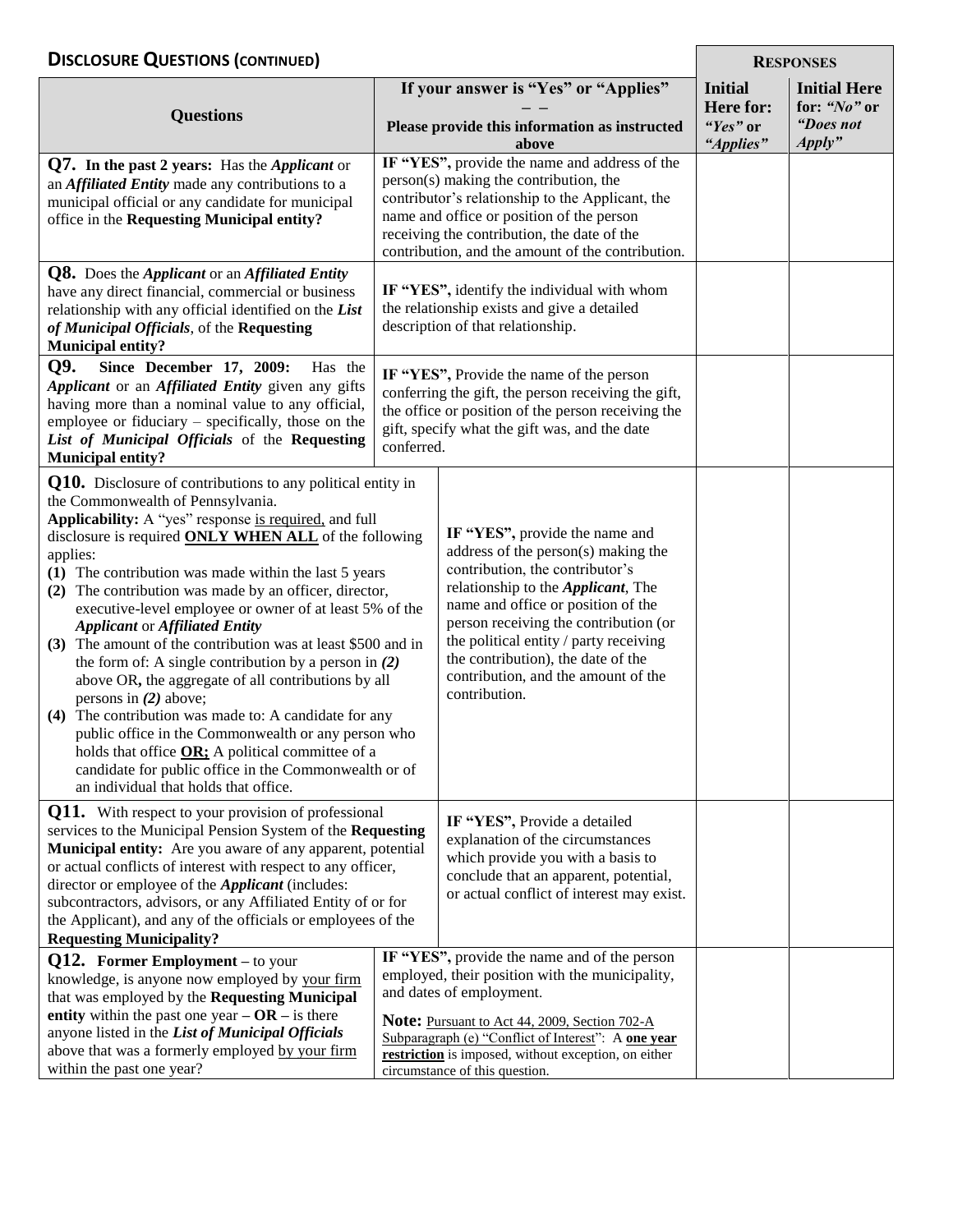## **APPLICANT VERIFICATION**

|     |                             | hereby state that I am the                     | for |
|-----|-----------------------------|------------------------------------------------|-----|
|     | (Name)                      | (Position)                                     |     |
| The |                             | and I am authorized to make this verification. |     |
|     | (Contractor / Company Name) |                                                |     |

I hereby verify that the facts set forth in the foregoing Act 44 Disclosure Form for RFP Applicants seeking to provide Professional Services to the **Western Berks Regional Police Department's Pension System is** true and correct to the best of my knowledge, information and belief. I also understand that knowingly making material misstatements or omissions in this form could subject the responding *Applicant* to the penalties in Section 705-A (e) of Act 44.

I understand that false statements herein are made subject to the penalties of 18 P.A.C.S. § 4904 relating to unsworn falsification to authorities.

Signature Date

\_ \_\_\_ \_\_\_\_\_\_\_\_\_\_\_\_\_